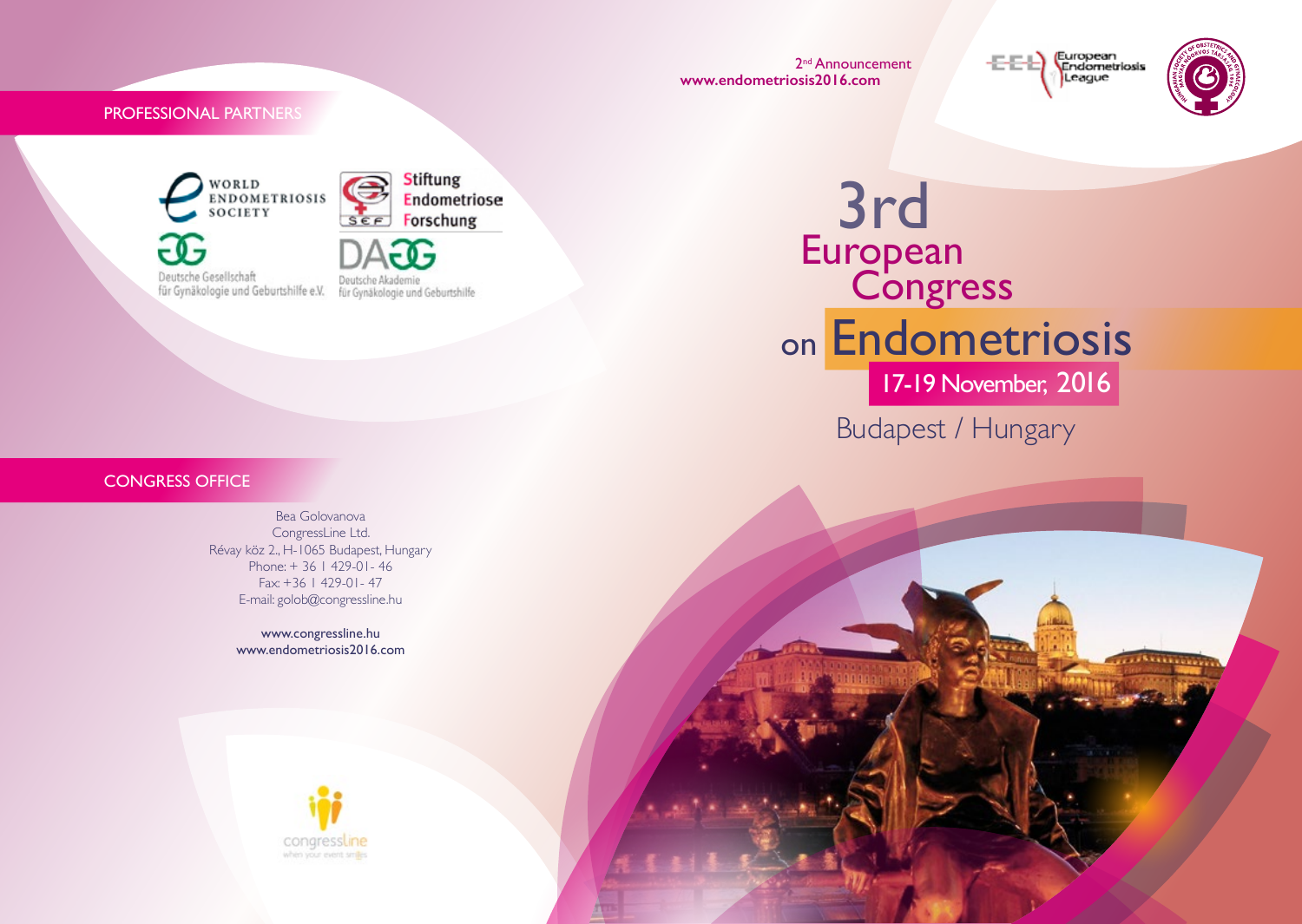# DEAR COLLEAGUES, DEAR FRIENDS,

It is a great pleasure for me to welcome you all to the 3rd European Congress of Endometriosis in Budapest. After more than 100 years of research, endometriosis is still an enigmatic disease. Approximately 7-15 % of all women in reproductive age suffer from it. In spite of the high prevalence public recognition of the disease is low and the time span from the onset of the first symptoms to diagnosis in average is too long (more than six years!). One of the underlying reasons for this delay might be that the perception of the disease is low not only in the society, but even among healthcare providers. Beyond that, the etiology is still poorly understood and therapeutic options cannot guarantee a cure. Nevertheless, the impact of endometriosis on quality of life is high - they are dealing not only with the symptoms of endometriosis and the morbidity of repeated surgeries but also with the lack of public awareness. Moreover, dramatic changes in personal relations are frequently seen, deteriorating quality of life even further. On the other hand, the economic burden due to loss of productivity at work generates a socioeconomic problem for the whole society. The European Endometriosis League (EEL) was founded in 2005 with the aim of providing platform for all affected and to improve awareness towards endometriosis. It also serves as a frame for patient self-support groups and public educational projects. The League is the oldest and largest european society focusing mainly on endometriosis while also covering other important fields of co-existing gynecological conditions (i.e. fibroids, bleeding disorders, polyps). I wish all of you a memorable congress with fruitful discussions, great impressions and lots of new friends. Come to Budapest – and become part of the active society!

Looking forward to seeing you all in Hungary,

# Stefan Renner

President European Endometriosis League (EEL)

# HOSTING ORGANIZATIONS

European Endometriosis League Hungarian Society of Obstetrics and Gynecology

# CONGRESS PRESIDENTS

József Bódis (Pécs/HU) Stefan P. Renner (Erlangen/DE)

# SCIENTIFIC PROGRAMME COMMITTEE CHAIR

Hans-Rudolf Tinneberg (Gießen/DE)

# PRELIMINARY PROGRAM OVERVIEW

### 17 November 2016, Thursday

| <b>Time</b>     | Room I.                                  | Room II.            | Room III.           |
|-----------------|------------------------------------------|---------------------|---------------------|
| $08:00 - 20:00$ | Registration                             |                     |                     |
| $09:00 - 10:00$ |                                          | Pre-Congress Course | Pre-Congress Course |
| $10:00 - 13:00$ | Endometriosis School                     |                     |                     |
| $13:00 - 14:00$ | Lunch break                              |                     |                     |
| $14:00 - 15:00$ | <b>Opening Ceremony</b>                  |                     |                     |
|                 | Plenary Lectures                         |                     |                     |
| $15:00 - 15:30$ | Coffee break                             |                     |                     |
| $15:30 - 17:00$ | Session I.                               |                     |                     |
| $17:00 - 17:15$ | <b>Break</b>                             |                     |                     |
| $17:15 - 19:00$ | Session II.                              | Country Session A*  |                     |
| $19:00 - 21:00$ | Get together with Poster + Wine & Cheese |                     |                     |

### 18 November 2016, Friday

| Time            | Room I.                                    | Room II.              | Room III. |
|-----------------|--------------------------------------------|-----------------------|-----------|
| $08:00 - 18:00$ | Registration                               |                       |           |
| $08:00 - 12:00$ | Live Surgery                               |                       |           |
| $12:00 - 13:00$ | Plenary Lectures                           |                       |           |
| $13:00 - 14:00$ | Lunch Symposiums and break                 |                       |           |
| $14:00 - 15:30$ | <b>WES</b> Session                         | Country Session B*    |           |
| $15:30 - 16:00$ | Coffee break                               |                       |           |
| $16:00 - 17:00$ | Session III.                               | Oral Communication    |           |
|                 |                                            | (best of abstracts)   |           |
| $17:00 - 18:00$ |                                            | <b>Poster Session</b> |           |
| $20:00 - 24:00$ | Optional Evening Danube Cruise with dinner |                       |           |

### 19 November 2016, Saturday

| <b>Time</b>     | Room I.                | Room II.                | Room III. |
|-----------------|------------------------|-------------------------|-----------|
| $09:00 - 10:30$ | Session IV.            | Session V.              |           |
| $10:30 - 10:45$ |                        |                         |           |
| $10:45 - 12:00$ | Session VI.            | Session VII.            |           |
| $12:00 - 13:30$ | Lunch Symposium        | <b>General Assembly</b> |           |
| $13:30 - 15:00$ | Session VIII.          | Session IX.             |           |
| $15:00 - 15:30$ | <b>Closing Remarks</b> |                         |           |

\*National organisations are welcome to organise their national meetings during our congress. For further information please contact Congress Office golob@congressline.hu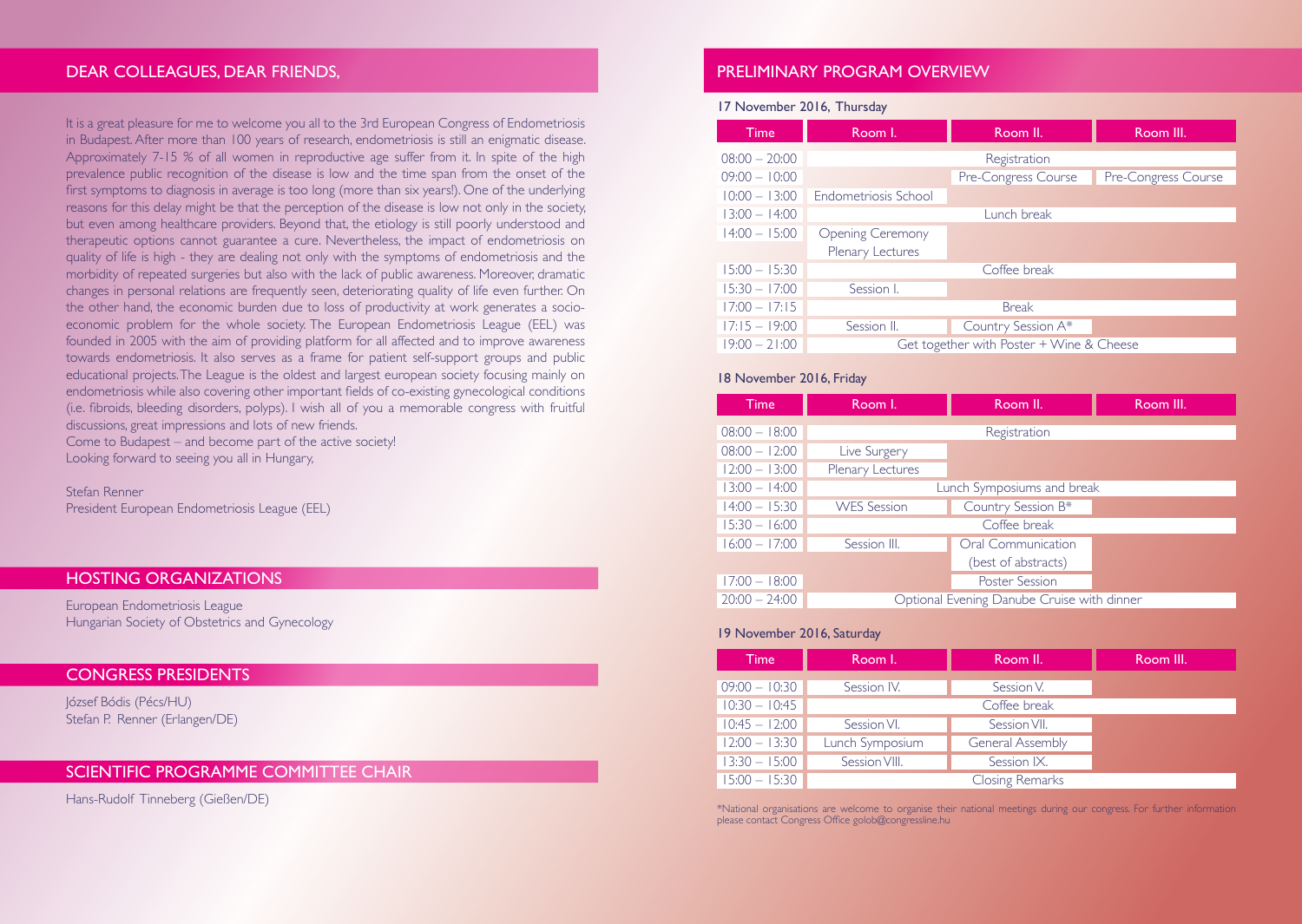# CONFIRMED SPEAKERS & TOPICS

#### **17 November 2016, Thursday**

**ENDOMETRIOSIS SCHOOL** Prof. Dr. Karl Werner Schweppe (Westerstede, Germany)

**PLENARY LECTURE** Does endometriosis influence oocyte quality and or quantity? Prof. Dr. Andrea R. Genazzani (Pisa, Italy)

**SESSION I.** Basic research and pathophysiology in endometriosis

Pain generation in endometriosis Prof. Dr. Sylvia Mechsner (Berlin, Germany) Pain perceptions in patients with endometriosis Prof. Dr. Michael Mueller (Bern, Switzerland) Pathophysiology and Immune Dysfunction in Endometriosis Soo Hyun Ahn, MSc (Kingston, Canada) Impact of different treatment options on perceived stress in patients

Prof. Dr. Felice Petraglia (Siena, Italy)

## **SESSION II.**

Complication management and Ovarian Reserve

Short and long term complications in deep infiltrating endometriosis Prof. Dr. Jörg Keckstein (Villach, Austria) Pitfalls in surgery of DIE – the relevant anatomical sturctures Dr. Miklós Koppán (Giessen, Germany) Endometriosis and its impact on artificial reproductive techniques Dr. Bruno Engl (Bruneck, Italy) The effects of endometriosis on ovarian reserve Prof. Dr. Gürkan Uncu (Bursa, Turkey)

### **18 November 2016, Friday**

**SESSION III.** Infertility and Endometriosis

Ion channels in the endometrium and their role in endometrial receptivity and implantation Prof. Dr. Joris Vriens (Leuven, Belgium)

Finding the balance between surgery and Medically Assisted Reproduction in women with deep endometriosis

Dr. Marcos Ballester (Paris, France)

### **19 November 2016, Saturday**

#### **SESSION IV.**

Pitfalls in diagnosis

#### MRT

Prof. Dr. Gabriele Anja Krombach (Giessen, Germany) Lateral thinking in the long term management of endometriosis patients Dr. Martin Sillem (Mannheim, Germany) Political and health-related issues of endometriosis in Europe Prof. Dr. Nándor Ács (Budapest, Hungary)

#### **SESSION V.**

Therapeutic alternatives: What to offer depending on age and family planning

Save the uterus: Treatment options for adenomyosis Prof. Dr. Stefano Bettocchi (Bari, Italy) Social freezing and cryopreservation – an option for patients with endometriosis? Prof. Dr. Ralf Dittrich (Erlagen, Germany) Fertility-sparing surgery (FSS) in severe endometriosis and adenomyosis: what is the gold standard approach? Dr. Stephan Gordts (Leuven, Belgium)

### **SESSION VI.**

Management of complex cases (neoadjuvant, adjuvant, tcm etc.)

Childbirth after surgery for DIE Prof. Dr. Peter Oppelt (Linz, Austria) Laparoscopy vs. robotic surgery in complex cases Prof. Dr. Alexander Popov (Moscow, Russia) Vaginal endometriosis Dr. Attila Bokor (Budapest, Hungary)

### **SESSION VII.**

#### Psychosomatic aspects

E-Therapy to reduce symptoms of anxiety and/or depression in women after unsuccessful artificial reproduction technology (ART) Dr. Angelique van Dongen (Nijmegen, The Netherlands) Diagnostic delay, causes and impact on womens quality of life Mrs. Bianca de Bie (Sittard, The Netherlands) Comparison of progestin only pills (POP) and combined oral contraceptives (COC) for prevention or treatment of endometriosis Prof. Dr. Adolf Eduard Schindler (Essen, Germany)